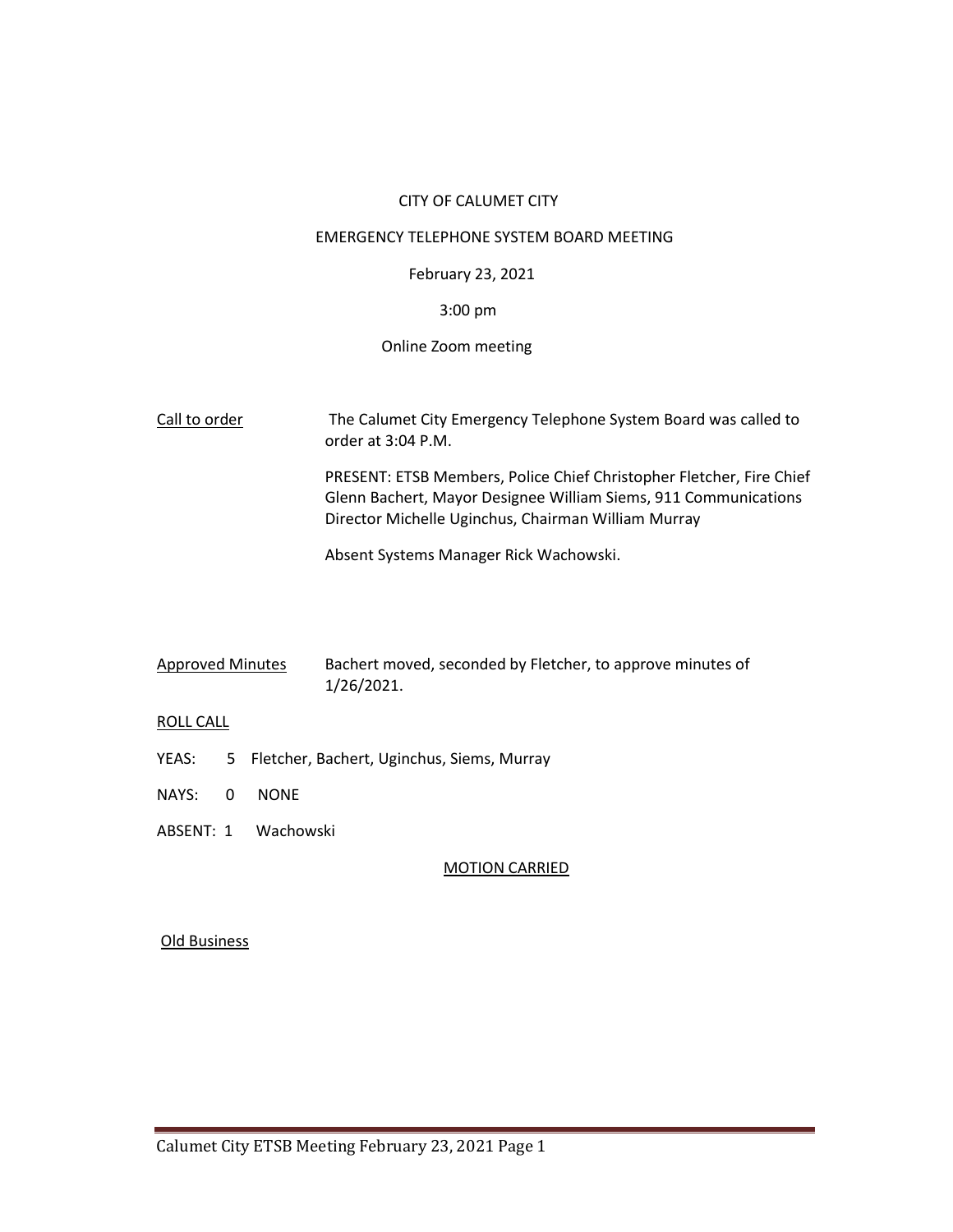# New Business

Red Hat Carahsoft renewal for Linus server (\$1439.74) Uginchus explained it's the antiviral software for the Linux server.

Motion by Fletcher, seconded by Bachert to approve renewal from Red hat Carahsoft, and direct treasurer's office to remit payment in amount of \$1,439.74

# ROLL CALL

YEAS: 5 Fletcher, Bachert, Siems, Uginchus, Murray

NAYS: 0 NONE

ABSENT: 1 Wachowski

# MOTION CARRIED

Purchase Criticall Online Dispatcher Testing (\$2,995.00) Uginchus explained this is a online testing for dispatch applicants where they can take the test online remotely, and if passed can come in and take proctored test.

Motion by Siems, seconded by Fletcher to purchase Criticall and direct treasurer's to remit payment in amount of \$2,995.00

### ROLL CALL

- YEAS: 5 Fletcher, Bachert, Uginchus, Siems, Murray
- NAYS: 0 NONE
- ABSENT: 1 Wachowski

### MOTION CARRIED

Discuss adding resident to out ETSB Board, Uginchus advised that when sending in the AFR Report for 2020 the state questioned if we were going to add an resident to our board. They were advised we were working on it. Murray advised to add to next meeting agenda as action it to be discussed further. Bachert asked who was requesting this, and how many residents were needed. Uginchus advised it was ISP 911 administration and they advised only one resident.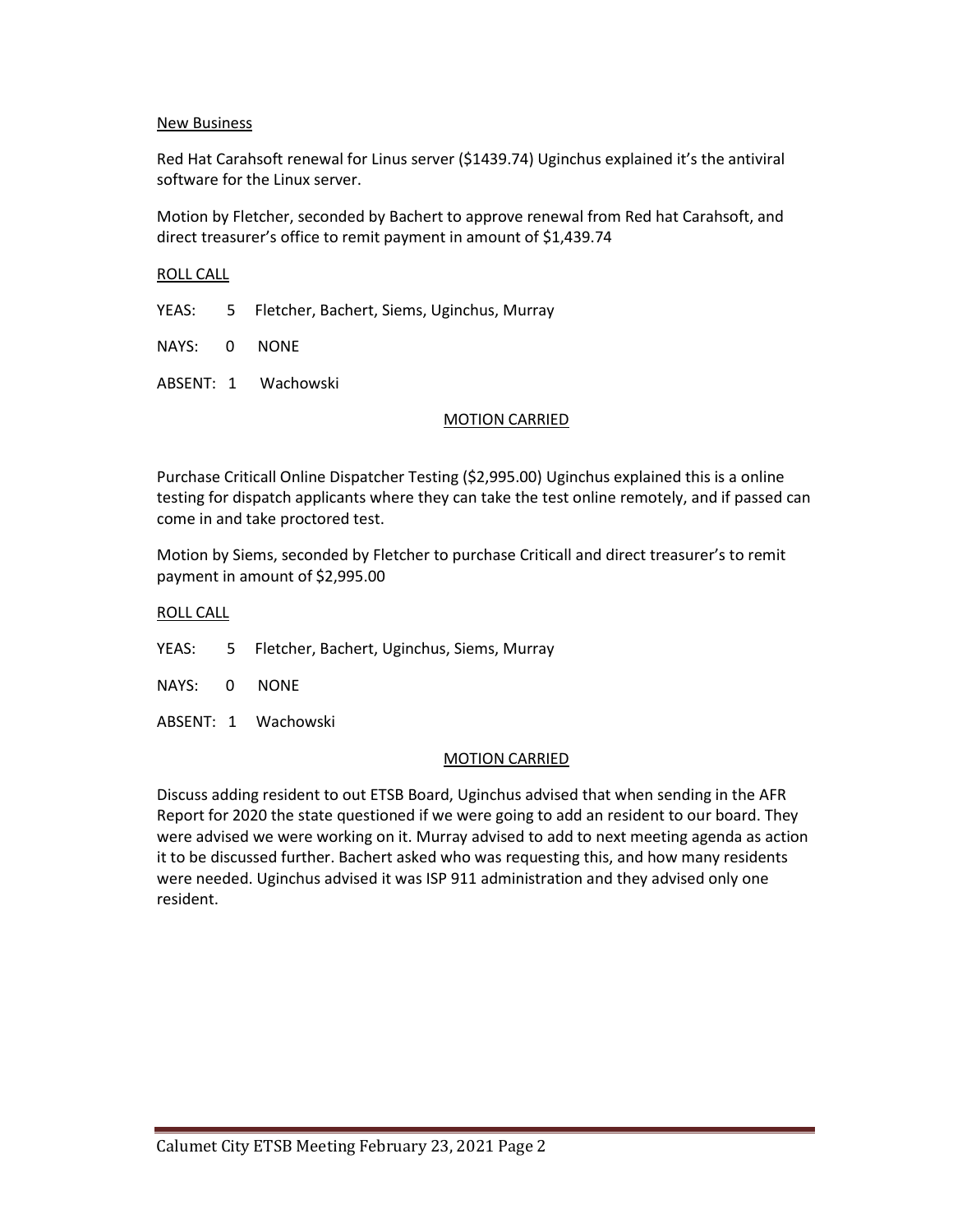Treasurer's Report Nicole Rudder was present from the Treasurer's office

Rudder advised the ETSB board received its first payment from NG9-1-1 grant in amount of \$28,400 for the invoice from Spillman for GIS. Rudder went over the finances from the ETSB board. Uginchus asked Rudder if when approving renewals, if wanted to also approve payment. Board discussed adding wording when approving renewals or bills to add wording of "direct treasurer to remit payment"

Rudder also spoke about the payment for Net motion, advised that the minutes state approval but not to remit payment. Asked board if could make a motion for payment to Net motion in amount of \$12,107.82.

Motion by Siems, seconded by Uginchus for treasurer's to remit payment in amount of \$12,107.82 to Net motion.

ROLL CALL

YEAS: 5 Fletcher, Bachert,Siems, Uginchus, Murray

NAYS: 0 NONE

ABSENT: 1 Wachowski

# MOTION CARRIED

Approve bill listing : \$ 16,640.13

|                                                         | <b>Miner Electronics</b> | 1/4/21  | February 2021 contract 751-01 | \$1,556.00 |  |
|---------------------------------------------------------|--------------------------|---------|-------------------------------|------------|--|
|                                                         | <b>Miner Electronics</b> | 1/4/21  | February 2021 contract 815-00 | \$3,930.76 |  |
|                                                         | <b>Miner Electronics</b> | 1/4/21  | February 2021 contract 878-00 | \$731.74   |  |
|                                                         | <b>Miner Electronics</b> | 2/1/21  | March 2021 contract 751-01    | \$1,556.00 |  |
|                                                         | <b>Miner Electronics</b> | 2/1/21  | March 2021 contract 815-00    | \$3,930.76 |  |
|                                                         | <b>Miner Electronics</b> | 2/1/21  | March 2021 contract 878-00    | \$731.74   |  |
|                                                         | Language Line            | 1/31/21 | January 2021 services         | \$18.78    |  |
|                                                         | Verizon Wirless          | 2/12/21 | December 21 to Jan 20, 2021   | \$4,184.35 |  |
| Motion to approve bill listing in amount of \$16,640.13 |                          |         |                               |            |  |
|                                                         |                          |         |                               |            |  |

Motion by Siems, seconded by Bachert.

ROLL CALL

YEAS: 5 Fletcher, Bachert,Siems, Uginchus, Murray

NAYS: 0 NONE

ABSENT: 1 Wachowski

### MOTION CARRIED